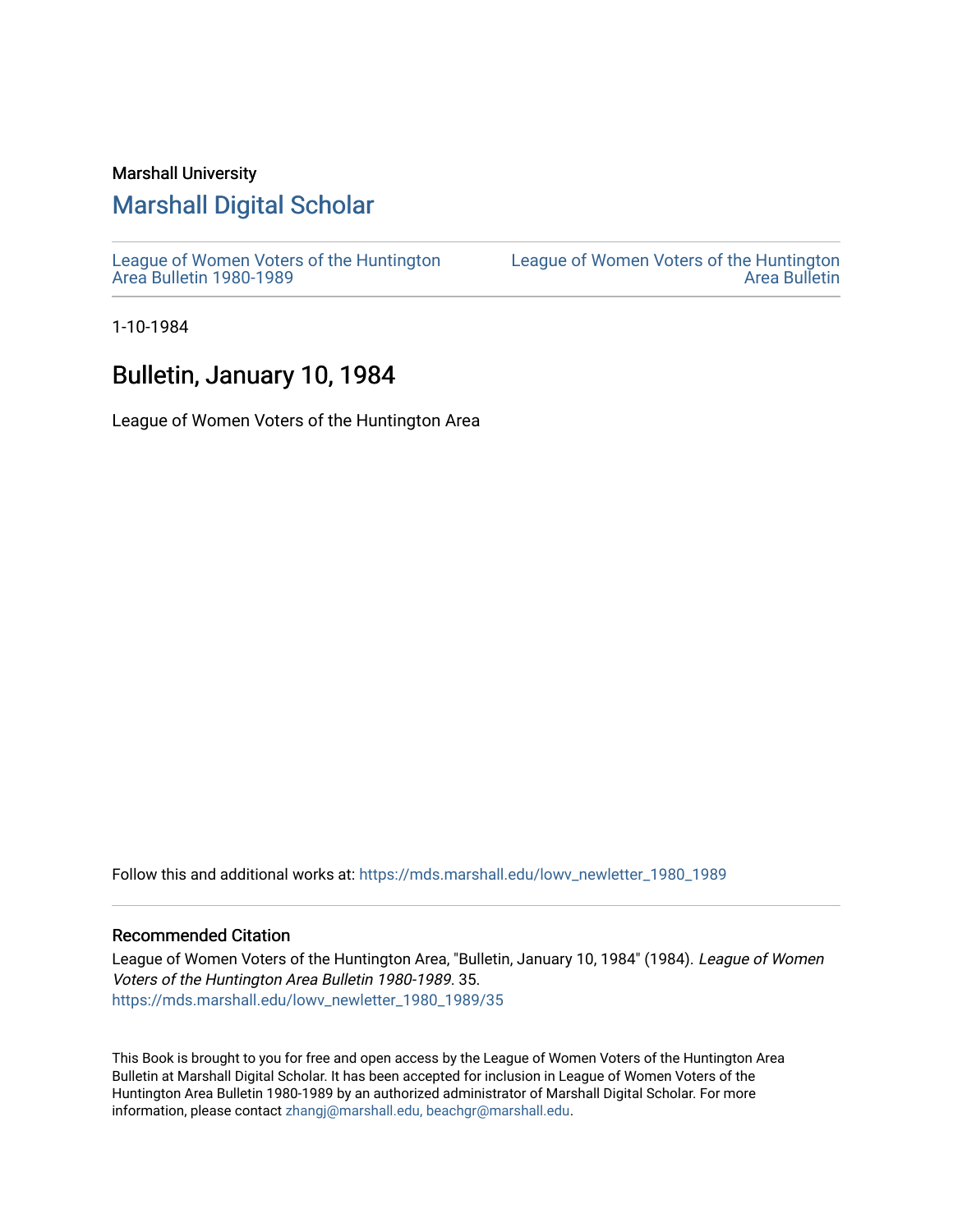

## **Huntington Area League of Women Voters**

\*\*\*\*Special Mini-Bulletin\*\*\* JANUARY 10. 1984

### \$\$\$\$\$\$\$\$\$\$\$\$\$\$\$\$ EXCISE TAXES IN WV \$\$\$\$\$\$\$\$\$\$\$\$\$\$\$\$\$

Excise taxes are taxes levied on the manufacture, sale or consumption of a commodity<br>and on the manufacture, sale or fees. Most states have which are assessed in the form of licenses or fees. Most states have a number of such taxes. West Virginia Excise Taxes will be discussed at Huntington's January meetings. Taxes included in the discussion will include: The Consumer Sales and Service  $\epsilon$  Tax, the Use Tax, the Cigarette tax, racing fees, insurance taxes, the Property Transfer Tax, liquor profits, beer taxes, the Gasoline Tax, the new Gasoline Sales and Use Tax, the Motor Carrier Road Tax, motor vehicle license and registration fees, the Motor Vehicle Privilege Tax, and the Soft Drink Tax.

Approximately 25% of all state funds are derived from excise taxes. Although the amount of excise tax paid bears little relationship to the taxpayer's ability to pay, this type of tax has wide public acceptability. The popularity of excise taxes is attributed to the fact that the taxes are levied at a flat rate, paid in relatively small amounts on individual purchases, and do not constitute a large annual burden for taxpayers.

As part of our League's disscussion of excise taxes, we will develop a consensus evaluation of present excise taxes. The excise tax consensus is part of a multi-year statewide League study project on tax reform. It is the objective of this project to EVALUATE present taxes before reviewing alternatives. Therefore, neither rate revision nor the total amount of revenue contributed by the various taxes will be considered for change at this time.

Persons wishing to learn more about excise taxes may wish to obtain a copy of the newly released LWVWV publication West Virginia Excise Taxes. It is available from Linda Rowe (523-4475) at \$3.50 per copy. Copies will be available at the study meetings. There was also an excellent summary of WV Excise Taxes in the October, 1983 issue of the state VOTER.

Briefly, the consensus questions to be considered at the January 17 and 18 meetings are:

1. Evaluate the exemptions to the Consumer Sales and Service Tax and the Use Tax.

2. Should other tobacco products be subjected to a tax similar to the cigarette tax?

3. Should WV continue to operate state stores for the sale of liquor - or become a license state?

4. Should the nonintoxicating Beer Comm. be consolidated with the ABCC?

5. Should the territorial monopolies for beer distributors be maintained?

6. Evaluate the exemptions to the *Wkt* Gasoline Tax. 7. Should WV participate in the International Registration Plan? (refers to transport taxes)

8. Should WV establish a state lottery?

9. List any additional excise tax exemptions that a majority of the members would adopt.

See you on the 17th or 18th.....

Linda Rowe & Montserrat Chambers Huntington LWV Tax Committee

"WE DO IT ALL FOR YOU"

No special expertise or preparation is required to attend ANY League meeting. Our "Study Meetings" (also known as "Units") always in -' elude a well-prepared presentation to enable everyone to participate. Of course, if you want to learn more about a particular subject, publications are always available.

The League is a grassroots organization, so input by individual members is essential. In this tax study, for instance, we need your opinion as a citizen and taxpayer. And if you don't feel like an expert when you walk in, well, you just may when you walk out!